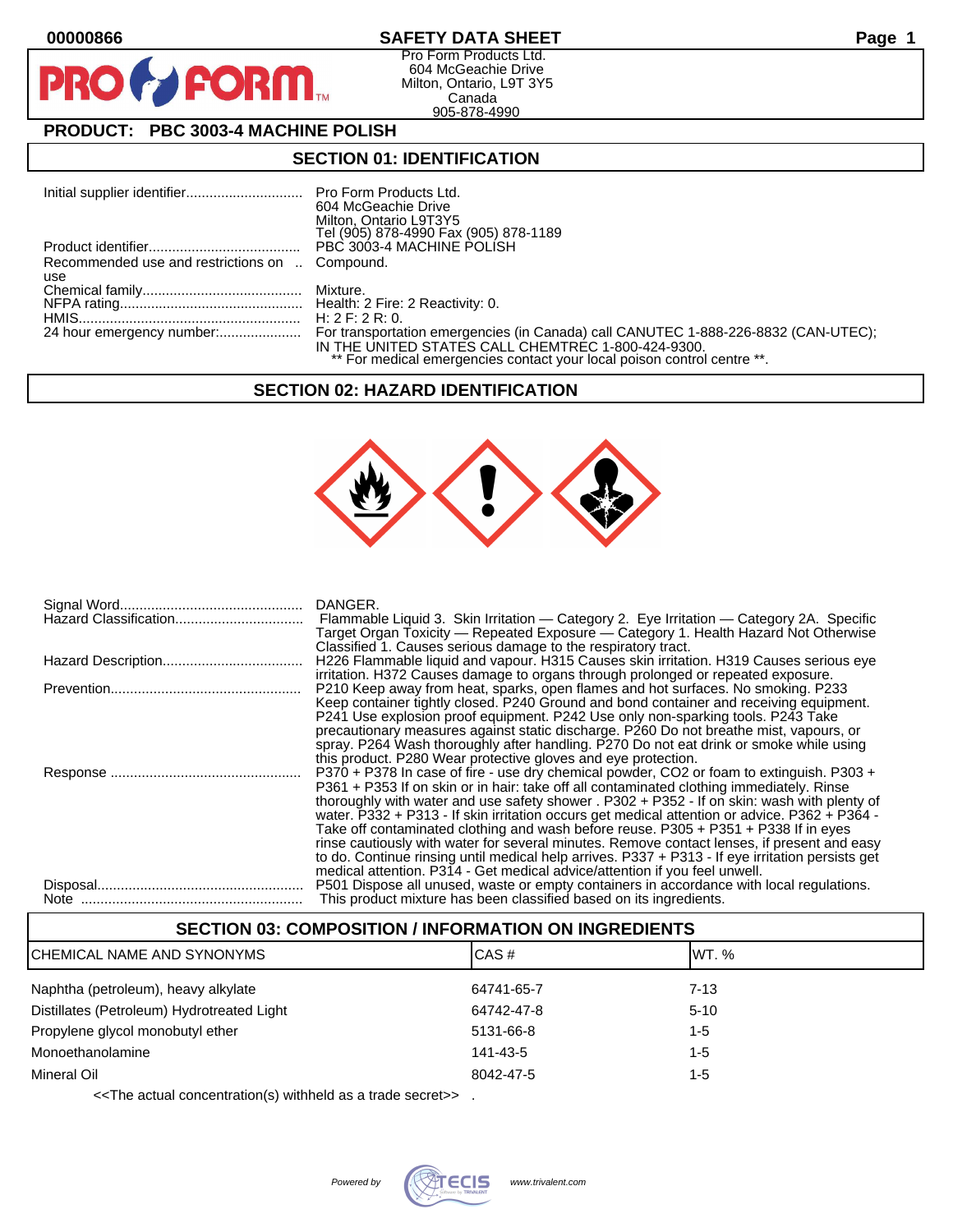### **PRODUCT: PBC 3003-4 MACHINE POLISH**

| <b>SECTION 04: FIRST-AID MEASURES</b>                            |                                                                                                                                                                                                                                                                                  |  |
|------------------------------------------------------------------|----------------------------------------------------------------------------------------------------------------------------------------------------------------------------------------------------------------------------------------------------------------------------------|--|
|                                                                  | In case of contact, immediately flush eyes, keeping eyelids open, with plenty of water for at<br>least 15 minutes. Obtain medical attention.                                                                                                                                     |  |
|                                                                  | Remove all contaminated clothing and immediately wash the exposed areas with copious amounts of water for a minimum of 30 minutes or up to 60 minutes for critical body areas. If                                                                                                |  |
|                                                                  | irritation persists, seek medical attention.<br>If inhaled, remove to fresh air. If not breathing, give artificial respiration. If breathing is                                                                                                                                  |  |
|                                                                  | difficult, give oxygen, obtain medical attention.<br>If ingestion is suspected, contact physician or poison control center immediately. Do not<br>induce vomiting. If spontaneous vomiting occurs have victim lean forward with head down                                        |  |
|                                                                  | to prevent aspiration of fluid into the lungs. Never give anything by mouth to an<br>unconscious person.                                                                                                                                                                         |  |
| Most important symptoms and effects,<br>whether acute or delayed | Harmful if swallowed, in contact with skin or if inhaled. Causes skin irritation. Causes<br>serious eye irritation. Symptoms may include stinging, tearing, redness, swelling, and                                                                                               |  |
|                                                                  | blurred vision. Direct contact with eyes may cause temporary irritation. Causes damage to<br>organs through prolonged or repeated exposure.                                                                                                                                      |  |
|                                                                  | Treat victims symptomatically. The main hazard from ingestion is aspiration of the liquid<br>into the lungs producing chemical pneumonitis. In the event of an incident involving this<br>product ensure that medical authorities are provided a copy of this safety data sheet. |  |

## **SECTION 05: FIRE-FIGHTING MEASURES**

| Suitable and unsuitable extinguishing<br>media<br>Specific hazards arising from the<br>hazardous product, such as the nature of<br>any hazardous combustion products | "Alcohol" foam, CO2, dry chemical. In cases of larger fires, water spray should be used.<br>Do not use water in a jet.<br>Oxides of carbon (CO, CO2). Other potentially toxic fumes.                                                                                                                                                                                                                                                                    |
|----------------------------------------------------------------------------------------------------------------------------------------------------------------------|---------------------------------------------------------------------------------------------------------------------------------------------------------------------------------------------------------------------------------------------------------------------------------------------------------------------------------------------------------------------------------------------------------------------------------------------------------|
| Special protective equipment and<br>precautions for fire-fighters                                                                                                    | Firefighter should be equipped with self-contained breathing apparatus and full protective<br>clothing to protect against potentially toxic and irritating fumes. Cool fire-exposed<br>containers with cold water spray. Heat will cause pressure buildup and may cause<br>explosive rupture. Keep run-off water from entering sewers and other waterways. Dike for<br>water control. Heat will cause pressure buildup and may cause explosive rupture. |
| Unusual fire / explosion hazards                                                                                                                                     | Vapours may be heavier than air. May travel long distances along the ground before<br>igniting and flashing back to vapour source.                                                                                                                                                                                                                                                                                                                      |

### **SECTION 06: ACCIDENTAL RELEASE MEASURES**

| $Leak/s$ pill | Ventilate. Eliminate all sources of ignition. Evacuate all non-essential personnel. Avoid all<br>personal contact. Contain the spill. Prevent runoff into drains, sewers, and other<br>waterways. Absorb with an inert dry material and place in an appropriate waste container. |
|---------------|----------------------------------------------------------------------------------------------------------------------------------------------------------------------------------------------------------------------------------------------------------------------------------|
|               | Spilled material and water rinses are classified as chemical waste, and must be disposed<br>of in accordance with current local, provincial, state, and federal regulations.                                                                                                     |

# **SECTION 07: HANDLING AND STORAGE**

| Precautions for safe handling              | Keep away from heat, sparks, and open flame. This material is a static accumulator.<br>Prevent accumulation of electrostatic charges. Always adopt precautionary measures<br>against build-up of static which may arise from appliances, handling and the containers in<br>which product is packed. Ground handling equipment. Avoid all skin contact and ventilate<br>adequately, otherwise wear an appropriate breathing apparatus. Avoid breathing vapours<br>or mist. Handle and open container with care. Employees should wash hands and face<br>before eating or drinking. |
|--------------------------------------------|-----------------------------------------------------------------------------------------------------------------------------------------------------------------------------------------------------------------------------------------------------------------------------------------------------------------------------------------------------------------------------------------------------------------------------------------------------------------------------------------------------------------------------------------------------------------------------------|
| Conditions for safe storage, including any | Keep away from heat, sparks, and open flames. Keep container closed when not in use.                                                                                                                                                                                                                                                                                                                                                                                                                                                                                              |
| incompatibilities                          | Store away from oxidizing and reducing materials. Store away from sunlight.                                                                                                                                                                                                                                                                                                                                                                                                                                                                                                       |

### **SECTION 08: EXPOSURE CONTROLS / PERSONAL PROTECTION**

| <b>I</b> INGREDIENTS                                 | <b>TWA</b>                 | <b>ACGIH TLV</b><br>STEL | <b>OSHA PEL</b><br>PEL | <b>STEL</b>     | <b>NIOSH</b><br>IREL |
|------------------------------------------------------|----------------------------|--------------------------|------------------------|-----------------|----------------------|
| Naphtha (petroleum),<br>heavy alkylate               | 525 mg/m3                  | Not established          | Not established        | Not established | Not established      |
| Distillates (Petroleum)<br><b>Hydrotreated Light</b> | 1200 mg/m3                 | 197 ppm                  | Not established        | Not established | Not established      |
|                                                      | CA BC: 200mg/m3 (TWA) Skin |                          |                        |                 |                      |
| Propylene glycol<br>monobutyl ether                  | Not Established            | Not Established          | Not Established        | Not Established | Not Established      |
| Monoethanolamine                                     | 3 ppm                      | 6 ppm                    | Not Established        | Not Established | Not Established      |

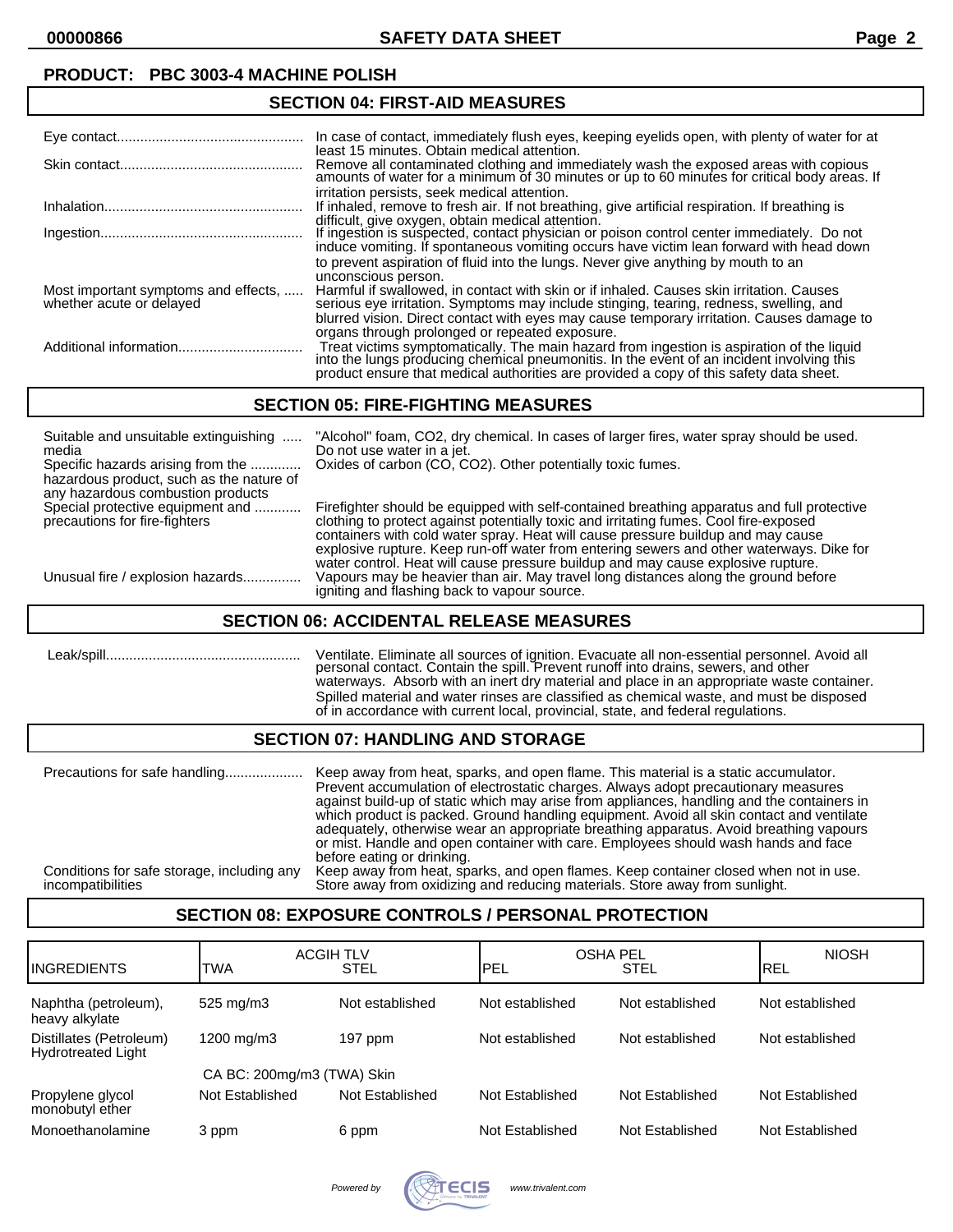### **PRODUCT: PBC 3003-4 MACHINE POLISH**

### **SECTION 08: EXPOSURE CONTROLS / PERSONAL PROTECTION**

| IINGREDIENTS                                                                                                                                                                                                                                                                                                                                                                                                                                                                                                                                                                                       | TWA                             | <b>ACGIH TLV</b><br><b>STEL</b>                                                                                                                                       | <b>OSHA PEL</b><br><b>PEL</b> | <b>STEL</b>     | <b>NIOSH</b><br>IREL |
|----------------------------------------------------------------------------------------------------------------------------------------------------------------------------------------------------------------------------------------------------------------------------------------------------------------------------------------------------------------------------------------------------------------------------------------------------------------------------------------------------------------------------------------------------------------------------------------------------|---------------------------------|-----------------------------------------------------------------------------------------------------------------------------------------------------------------------|-------------------------------|-----------------|----------------------|
| Mineral Oil                                                                                                                                                                                                                                                                                                                                                                                                                                                                                                                                                                                        | 5 <sub>mq</sub> /m <sup>3</sup> | Not Established                                                                                                                                                       | 5mg/m <sup>3</sup>            | Not Established | 5mg/m <sup>3</sup>   |
|                                                                                                                                                                                                                                                                                                                                                                                                                                                                                                                                                                                                    |                                 | Local exhaust ventilation is recommended. Wear an appropriate, properly fitted respirator                                                                             |                               |                 |                      |
|                                                                                                                                                                                                                                                                                                                                                                                                                                                                                                                                                                                                    |                                 | when contaminant levels exceed the recommended exposure limits.<br>Liquid chemical goggles. Chemical safety goggles and full faceshield if a splash hazard<br>exists. |                               |                 |                      |
|                                                                                                                                                                                                                                                                                                                                                                                                                                                                                                                                                                                                    |                                 | Chemical resistant gloves.                                                                                                                                            |                               |                 |                      |
|                                                                                                                                                                                                                                                                                                                                                                                                                                                                                                                                                                                                    |                                 | Wear adequate protective clothes.                                                                                                                                     |                               |                 |                      |
|                                                                                                                                                                                                                                                                                                                                                                                                                                                                                                                                                                                                    |                                 | Safety boots per local regulations.                                                                                                                                   |                               |                 |                      |
|                                                                                                                                                                                                                                                                                                                                                                                                                                                                                                                                                                                                    |                                 | Emergency showers and eye wash stations should be available. Employees should wash                                                                                    |                               |                 |                      |
| their hands and face before eating, drinking, or using tobacco products.<br>Provide natural or mechanical ventilation to control exposure levels below airborne<br>Appropriate engineering controls<br>exposure limits. Local mechanical exhaust ventilation should be used at sources of air<br>contamination, such as open process equipment, or during purging operations, to capture<br>gases and fumes that may be emitted. Standard reference sources regarding industrial<br>ventilation (ie. ACGIH industrial ventilation) should be consulted for quidance about<br>adequate ventilation. |                                 |                                                                                                                                                                       |                               |                 |                      |

#### **SECTION 09: PHYSICAL AND CHEMICAL PROPERTIES**

| Appearance/Physical state                                                          | Liauid.<br>Milky white.          |
|------------------------------------------------------------------------------------|----------------------------------|
|                                                                                    | Weak petroleum hydrocarbon.      |
| Odour threshold (ppm)                                                              | Not available.                   |
| Vapour pressure (mm Hg)                                                            | No data.                         |
|                                                                                    | $<$ 1.<br>$7.0 - 9.0.$           |
|                                                                                    |                                  |
| Relative Density (Specific Gravity)                                                | 7.75 lbs/USG: 0.929.             |
| Melting / Freezing point (deg C)<br>Initial boiling point / boiling range (deg C). | $< 0 °C$ .<br>$> 100^{\circ}$ C. |
|                                                                                    | Water dilutable.                 |
|                                                                                    | ۔1۔                              |
| Flash point (deg C), method                                                        | 53. (Closed Cup).                |
| Auto ignition temperature (deg C)<br>Upper flammable limit (% vol)                 | 246C.                            |
|                                                                                    | 23.5.                            |
| Lower flammable limit (% vol)                                                      | 0.5.                             |
| Partition coefficient - n-octanol/water                                            | Not available.                   |
|                                                                                    | $2.22$ lbs/USG.                  |
|                                                                                    | 1950 cps Spindle #4.             |

## **SECTION 10: STABILITY AND REACTIVITY**

Chemical stability...................................... Stable at normal temperatures and pressures. Reactivity .................................................. Avoid heat, sparks and flames. Explosive reactions can occur in the presence of strong oxidizing agents. Heating above 60°C in the presence of aluminum can result in corrosion and generation of flammable hydrogen gas. .<br>Hazardous polymerization will not occur. Possibility of hazardous reactions............. Conditions to avoid, including static ......... Keep away from heat. Incompatible with strong oxidizers.

discharge, shock or vibration

Hazardous decomposition products.......... Oxides of carbon (CO,CO2). Thermal decomposition may release acrolein. Does not decompose up to 204°C (400°F).

## **SECTION 11: TOXICOLOGICAL INFORMATION**

| <b>INGREDIENTS</b>                         | LC50                   | LD50                                                       |
|--------------------------------------------|------------------------|------------------------------------------------------------|
| Naphtha (petroleum), heavy alkylate        | >4000 mg/kg dermal rat | >8000 mg/kg oral rat                                       |
| Distillates (Petroleum) Hydrotreated Light | >5.2 mg/L (4 hr.)      | $>5000$ mg/kg (oral, rat),<br>>2000 mg/kg (dermal, rabbit) |
| Propylene glycol monobutyl ether           | $>651$ ppm 4 Hr Rat    | 2,700 mg/kg Rat Oral >2,000<br>mg/kg Rat Skin              |
| Monoethanolamine                           | 232 ppm Guinea Pig     | 1720 mg/kg Rat Oral 1018 mg/kg<br>Rabbit Dermal            |
| Mineral Oil                                | Not Available          | Not Available                                              |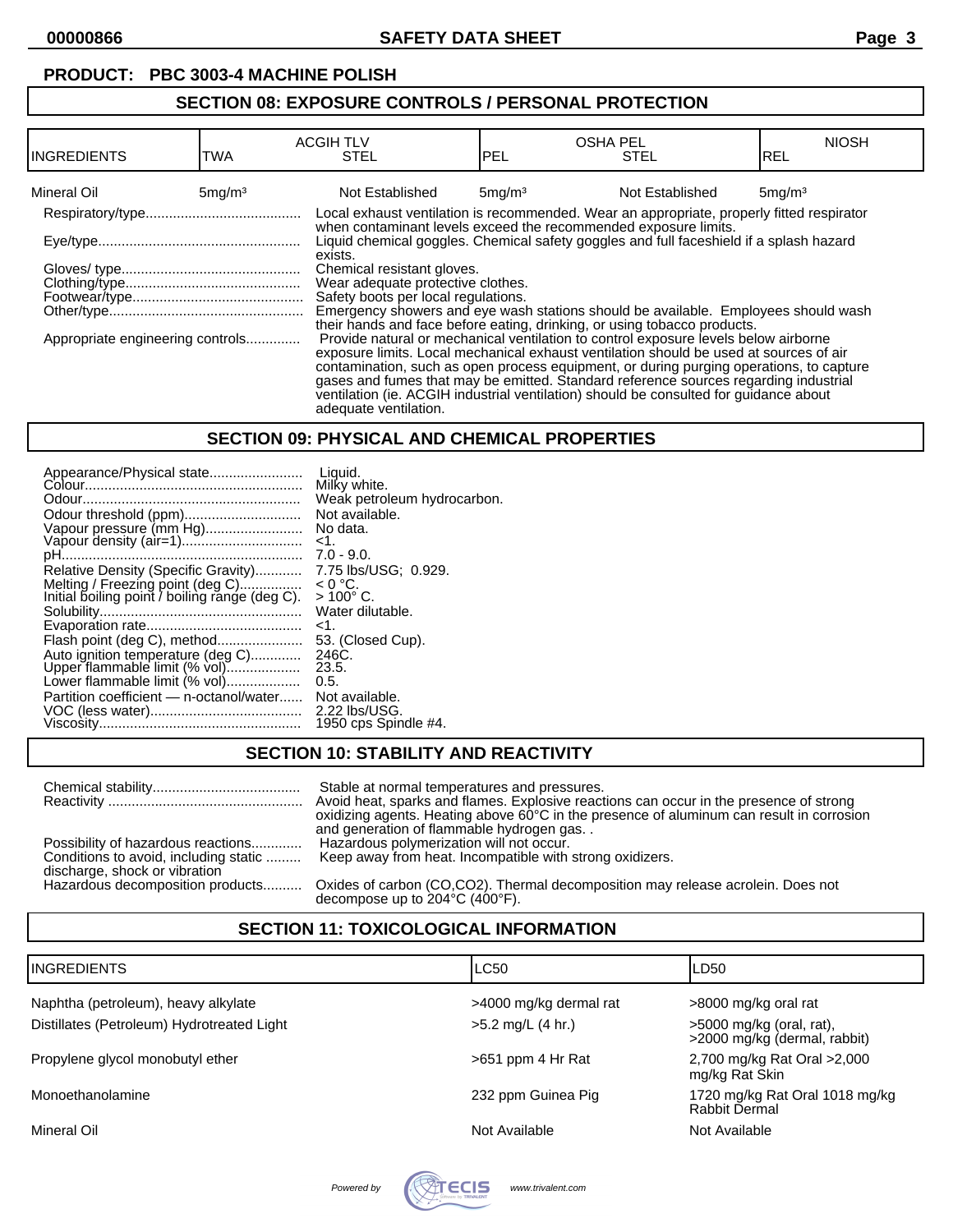**00000866 SAFETY DATA SHEET Page 4**

## **PRODUCT: PBC 3003-4 MACHINE POLISH**

## **SECTION 11: TOXICOLOGICAL INFORMATION**

| Eye contact. Skin contact. Inhalation.<br>Causes serious eye irritation. The aromatic hydrocarbon solvents in this product can be<br>irritating to the eyes, nose and throat. In high concentration, they may cause central<br>nervous system depression and narcosis characterized by nausea, lightheadedness and<br>dizziness from overexposure by inhalation. May be harmful if absorbed through the skin. |
|---------------------------------------------------------------------------------------------------------------------------------------------------------------------------------------------------------------------------------------------------------------------------------------------------------------------------------------------------------------------------------------------------------------|
| Breathing high concentrations of vapour may cause anesthetic effects and serious health                                                                                                                                                                                                                                                                                                                       |
| effects. Prolonged or repeated skin contact may cause drying or cracking of skin.<br>No component of this product present at levels greater than or equal to 0.1% is identified<br>as probable, possible or confirmed human carcinogen by IARC or ACGIH.                                                                                                                                                      |
| No known reproductive effects.<br>Specific Target Organ Toxicity  Causes damage to organs through prolonged or repeated exposure.                                                                                                                                                                                                                                                                             |

### **SECTION 12: ECOLOGICAL INFORMATION**

| Persistence and degradability |  |  |  |  |
|-------------------------------|--|--|--|--|

Environmental........................................... Do not allow to enter waters, waste water or soil. Persistence and degradability................... Not available.

### **SECTION 13: DISPOSAL CONSIDERATIONS**

and methods of disposal, including any regulations. contaminated packaging

Information on safe handling for disposal . Dispose of waste in accordance with all applicable Federal, Provincial/State and local

#### **SECTION 14: TRANSPORT INFORMATION**

|                              | UN1993 - FLAMMABLE LIQUIDS, N.O.S. (Petroleum distillate) - Class 3 - Packing Group<br>III - This product meets limited quantity exemption when shipped in containers less than 5<br>litres. |
|------------------------------|----------------------------------------------------------------------------------------------------------------------------------------------------------------------------------------------|
| DOT Classification (Road)    | UN1993 - FLAMMABLE LIQUID, N.O.S. (Petroleum distillates) - Class 3 - PGIII - Ltd Qty (5<br>Liters/1.3 Gallons).                                                                             |
|                              | UN1993 - FLAMMABLE LIQUIDS, N.O.S. (Petroleum distillates) - Class 3 - Packing Group<br>III. Limited Quantity. Do not ship by air without checking appropriate IATA regulations.             |
| IMDG Classification (Marine) | UN1993 - FLAMMABLE LIQUIDS, N.O.S. (Petroleum distillates) - Class 3 - PGIII - EmS:<br>F-E, S-E. Limited Quantity. Check IMDG regulations for limited quantity exemptions.                   |
|                              | No.                                                                                                                                                                                          |
|                              | In accordance with Part 2.2.1 of the Transportation of Dangerous Goods Regulations (July<br>2, 2014) - we certify that classification of this product is correct. .                          |

### **SECTION 15: REGULATORY INFORMATION**

| <b>SARA Title III</b>                           | On DSL, or exempt.<br>All components are either listed or exempt from the TSCA<br>This product is considered hazardous under the OSHA Hazard Communication Standard.           |
|-------------------------------------------------|--------------------------------------------------------------------------------------------------------------------------------------------------------------------------------|
| Section 302 - extremely hazardous<br>substances | None.                                                                                                                                                                          |
| Section 311/312 - hazard categories             | Immediate health, delayed health, fire hazard.                                                                                                                                 |
|                                                 | Aluminum Oxide (fibrous forms only).                                                                                                                                           |
| EPA hazardous air pollutants (HAPS)<br>40CFR63  | Methylene Chloride (Dichloromethane). 1,3-Dichloropropene.                                                                                                                     |
| California Proposition 65                       | ***! WARNING: This product can expose you to chemicals including [see below], which<br>are known to the State of California to cause birth defects or other reproductive harm. |
|                                                 | (Carbon black - airborne, unbound particles of respirable size). (Dichloroprene). (Ethyl                                                                                       |

#### **SECTION 16: OTHER INFORMATION**

| REGULATORY AFFAIRS. Trivalent Data Systems Ltd.<br>www.trivalent.com.<br>$(800)$ 387-7981.                                                                                                                                                                                                                                                                                 |
|----------------------------------------------------------------------------------------------------------------------------------------------------------------------------------------------------------------------------------------------------------------------------------------------------------------------------------------------------------------------------|
| DISCLAIMER: All information appearing herein is based upon data obtained from<br>experience and recognized technical sources. To the best of our knowledge, it is believed<br>to be correct as of the date of issue but we make no representations as to its accuracy or                                                                                                   |
| sufficiency and do not suggest or guarantee that any hazards listed herein are the only<br>ones which exist. The hazard information contained herein is offered solely for the<br>consideration of the user, subject to his own investigation and verification of compliance<br>with applicable regulations, including the safe use of the product under every foreseeable |
| condition. The information relates only to the product designated herein, and does not<br>relate to its use in combination with any other material or in any other process.<br>2021-11-15.                                                                                                                                                                                 |



acrylate). (Methylene chloride). For more information, go to www.P65Warnings.ca.gov.